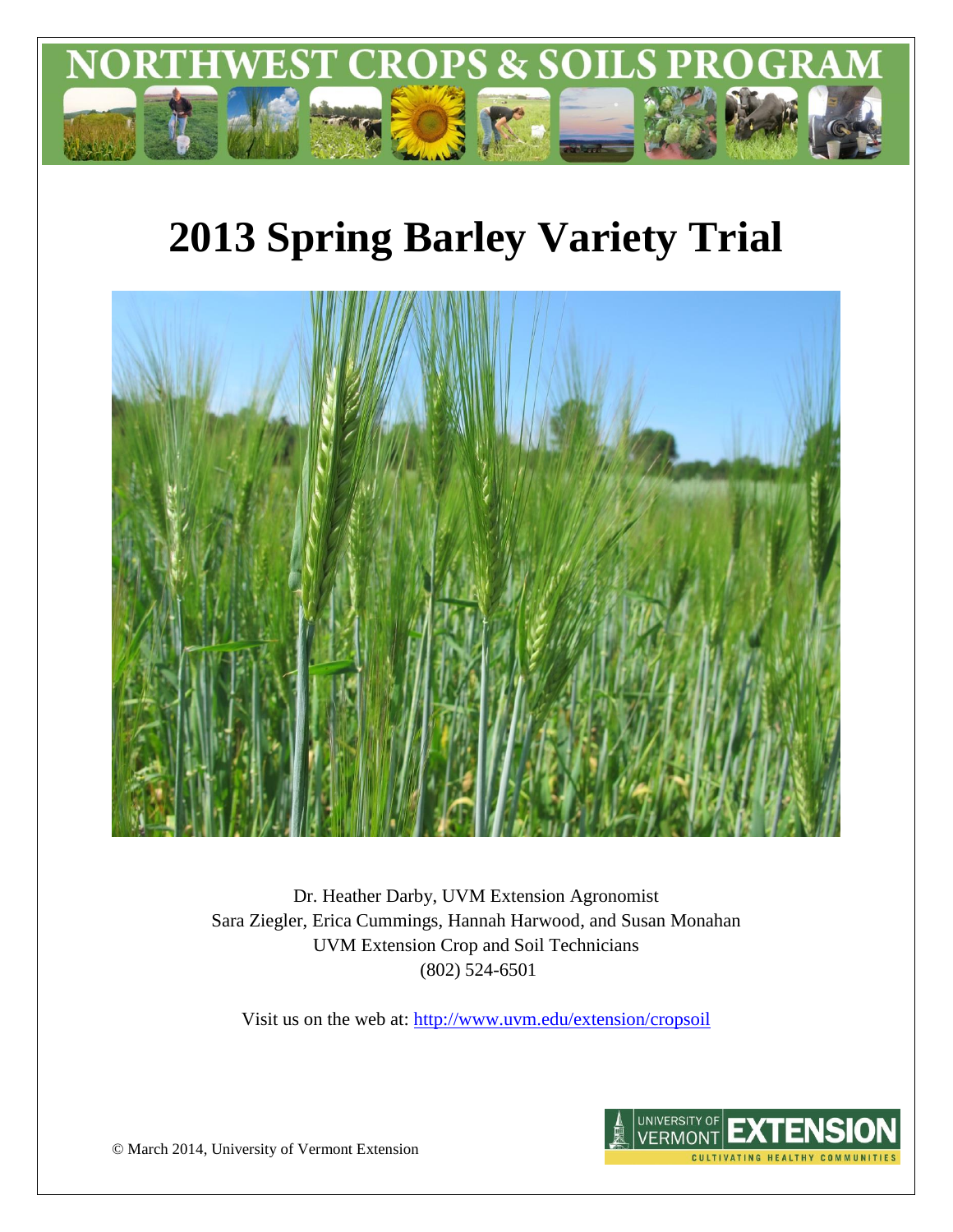#### **2013 SPRING BARLEY VARIETY TRIAL Dr. Heather Darby, University of Vermont Extension heather.darby[at]uvm.edu**

With the revival of the small grains industry in the Northeast and the strength of the localvore movement, craft breweries and distilleries have expressed an interest in sourcing local barley for malting. Malting barley must meet specific quality characteristics such as low protein content and high germination. Many farmers are also interested in barley as a concentrated, high-energy feed source for livestock. Depending on the variety, barley can be planted in either the spring or fall, and both two- and six-row barley can be used for malting. In 2012-2013, UVM Extension conducted a spring barley trial to evaluate the yield and quality of publicly available malting and feed barley varieties.

# **MATERIALS AND METHODS**

A spring barley variety trial was initiated at Borderview Research Farm in Alburgh, VT. Spring barley was planted on 29-Apr 2013 with a Kincaid cone seeder at a rate of 125 lbs ac<sup>-1</sup> into a Benson rocky silt loam. The experimental plot design was a randomized complete block with four replications (Table 2). The treatments were varieties, listed in Table 1. Plot size was 5' x 20'. The seedbed was prepared by conventional tillage methods. Barley populations were measured by counting the number of plants in two 33 cm segments in two different rows per plot on 4-Jun. Barley height was measured and plots harvested on 29-Jul and 30-Jul with an Almaco SPC50 small plot combine.

| <b>Spring barley variety</b> | <b>Type</b> | <b>Seed source</b>            |  |  |  |  |
|------------------------------|-------------|-------------------------------|--|--|--|--|
| <b>AC</b> Newport            | $2$ -row    | Semican                       |  |  |  |  |
| Conlon                       | $2$ -row    | Albert Lea Seeds              |  |  |  |  |
| Danish Black                 | $2$ -row    | Denmark                       |  |  |  |  |
| Famosa                       | $2$ -row    | La CoopFederee                |  |  |  |  |
| Klinck                       | 6-row       | <b>RDR</b> Grains et Semences |  |  |  |  |
| Lacey                        | 6-row       | <b>Albert Lea Seeds</b>       |  |  |  |  |
| Newdale                      | $2$ -row    | Semican                       |  |  |  |  |
| Pinnacle                     | $2$ -row    | North Dakota State University |  |  |  |  |
| Polaris                      | 6-row       | <b>RDR Grains et Semences</b> |  |  |  |  |
| Rasmussen                    | 6-row       | Albert Lea Seeds              |  |  |  |  |
| Robust                       | 6-row       | Albert Lea Seeds              |  |  |  |  |
| Scarlett                     | $2$ -row    | <b>Valley Malt</b>            |  |  |  |  |

|  |  |  | Table 1. Spring barley varieties trialed at Borderview Research Farm in Alburgh, VT. |  |  |
|--|--|--|--------------------------------------------------------------------------------------|--|--|
|  |  |  |                                                                                      |  |  |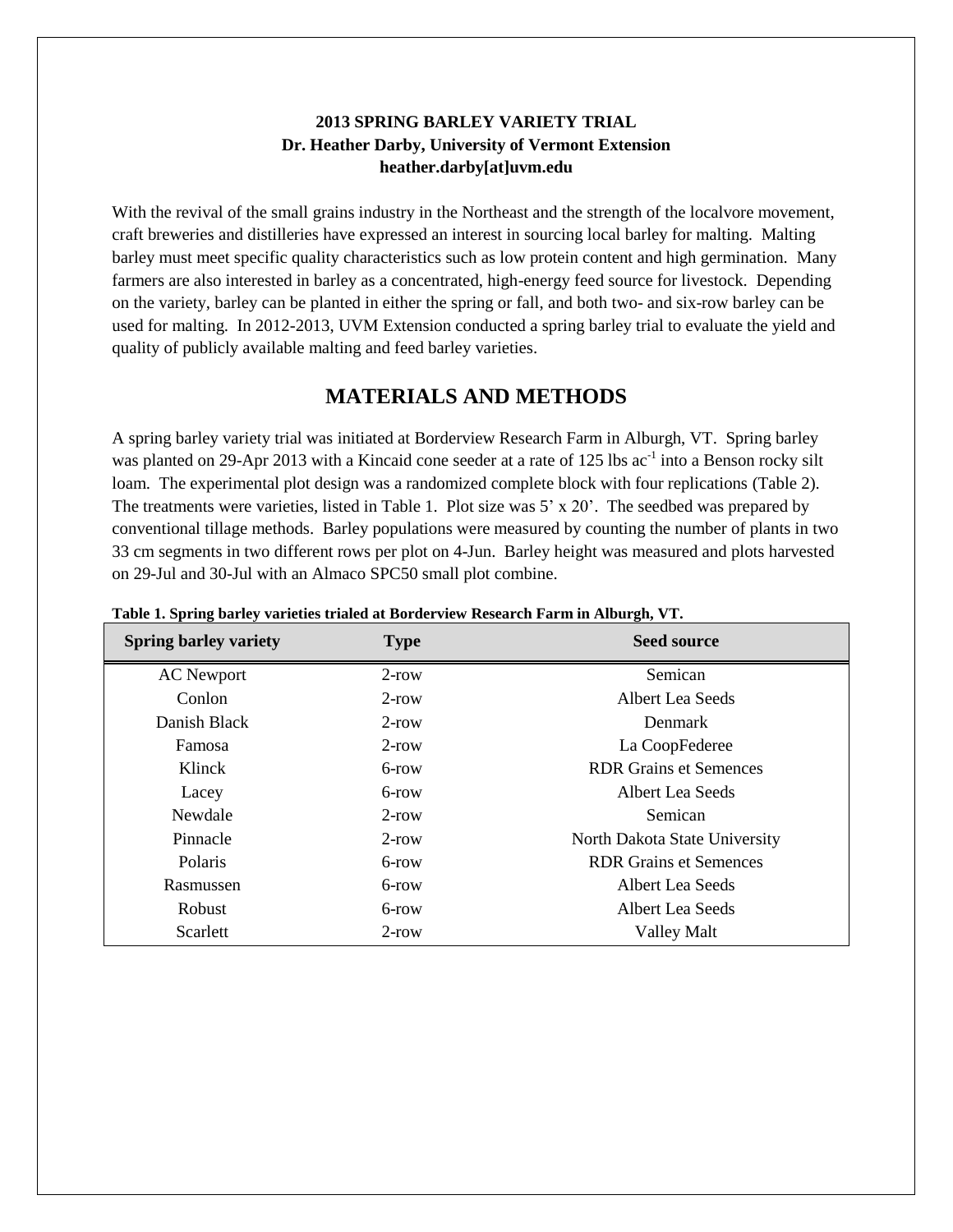| <b>Trial Information</b> | <b>Borderview Research Farm</b><br>Alburgh, VT |  |  |  |  |
|--------------------------|------------------------------------------------|--|--|--|--|
| Soil type                | Benson rocky silt loam                         |  |  |  |  |
| Previous crop            | corn                                           |  |  |  |  |
| Tillage operations       | Spring plow, disc, and spike                   |  |  |  |  |
|                          | tooth harrow                                   |  |  |  |  |
| Plot area (ft)           | 5 x 20                                         |  |  |  |  |
| Row spacing (in)         | 6                                              |  |  |  |  |
| Seeding rate             | 125 lbs $ac^{-1}$                              |  |  |  |  |
| Replicates               | 4                                              |  |  |  |  |
| Planting date            | $29-Apr$                                       |  |  |  |  |
| Harvest date             | 29-Jul, 30-Jul                                 |  |  |  |  |

**Table 2. Agronomic and trial information for spring barley variety trial.**

Following the harvest of spring barley, seed was cleaned with a small Clipper cleaner. A one-pound subsample was collected to determine quality. Quality measurements included standard testing parameters used by commercial malt houses. Harvest moisture was determined for each plot using a DICKEY-john M20P moisture meter. Test weight was measured using a Berckes Test Weight Scale, which weighs a known volume of grain. Subsamples were ground into flour using the Perten LM3100 Laboratory Mill, and were evaluated for crude protein content using the Perten Inframatic 8600 Flour Analyzer. In addition, falling number for all barley varieties was determined using the AACC Method 56-81B, AACC Intl., 2000 on a Perten FN 1500 Falling Number Machine. Samples were also analyzed for Deoxynivalenol (DON) using the Veratox DON 2/3 Quantitative test from the NEOGEN Corp. This test has a detection range of 0.5 to 5 ppm. Each variety was evaluated for seed germination by incubating 100 seeds in 4.0 mL of water for 72 hours and counting the number of seeds that did not germinate.

Data was analyzed using mixed model analysis procedure of SAS (SAS Institute, 1999). Replications were treated as random effects, and treatments were treated as fixed. Means were compared through multiple pairwise comparisons with the Tukey-Kramer adjustment due to inconsistent sample size across varieties. Variation in yield and quality can occur because of differences in variety genetics, soil characteristics, weather, and other growing conditions. Statistical analysis makes it possible to determine whether a difference among hybrids is due to varietal differences or could have occurred due to other variations in the field.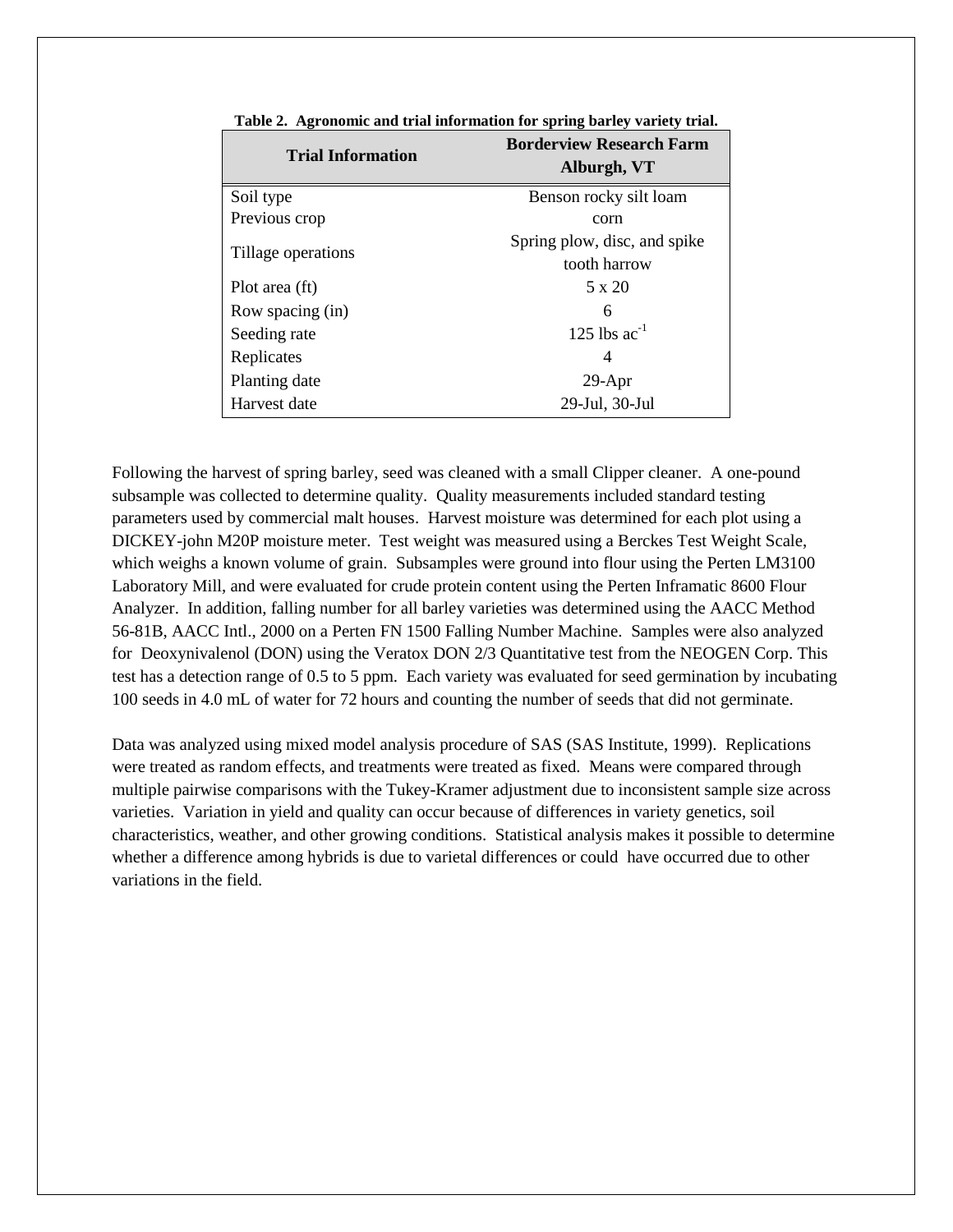#### **RESULTS**

June 2013 brought above average rainfall to Vermont, saturating many fields at crucial developmental periods druing the season. These conditions lead to poor performance, disease and fungal proliferation, and excessive mycotoxin production. Weather data (Table 3) is based on National Weather Service data from cooperative observer stations in South Hero, and Burlington, VT, which are in close proximity to the Borderview Research Farm. Historical averages are for 30 years of data (1971-2000).

|                                        | Sep  | Oct  | <b>Nov</b> | Dec  | Jan     | Feb     | Mar     | Apr     | May  | Jun     | Jul     |
|----------------------------------------|------|------|------------|------|---------|---------|---------|---------|------|---------|---------|
|                                        | 2012 | 2012 | 2012*      | 2012 | 2013    | 2013    | 2013    | 2013    | 2013 | 2013    | 2013    |
| Average<br>temperature $(^{\circ}F)$   | 60.8 | 52.4 | 36.7       | 28.7 | 20.6    | 21.9    | 32.1    | 43.6    | 59.1 | 64.0    | 71.7    |
| Departure from<br>normal $(^{\circ}F)$ | 0.2  | 4.2  | $-1.5$     | 2.8  | 1.8     | 0.4     | 1.0     | $-1.2$  | 2.7  | $-1.8$  | 1.1     |
|                                        |      |      |            |      |         |         |         |         |      |         |         |
| Precipitation<br>(inches)              | 5.36 | 4.13 | 0.68       | 3.49 | 0.6     | 1.08    | 1.04    | 2.12    | 4.79 | $9.23*$ | 1.89    |
| Departure from<br>normal               | 1.72 | 0.53 | $-2.44$    | 1.12 | $-1.45$ | $-0.68$ | $-1.17$ | $-0.7$  | 1.34 | 5.54    | $-2.26$ |
|                                        |      |      |            |      |         |         |         |         |      |         |         |
| Growing Degree<br>Days (base 32°F)     | 896  | 652  | 144        | 535  | 47.3    | 21.4    | 88.5    | 349     | 848  | 967     | 1235    |
| Departure from<br>normal               | 38   | 150  | $-40.4$    | 535  | 47.3    | 21.4    | 88.5    | $-35.6$ | 91.4 | $-47$   | 36.8    |

**Table 3. Weather data for spring barley variety trial in Alburgh, VT.**

\*Based on National Weather Service data from cooperative stations in South Hero, VT

All varieties were similar in plant height with a trial average of 30.0 inches (Table 4). Newdale and Scarlett had the lowest harvest moisture. This indicates that these varieties matured slightly earlier than other varieties allowing for more complete drying at the end of the season. Rasmussen was the highest yielding variety, although all other varieties performed statistically similarly (Table 4, Figure 1). AC Newport had the highest test weight, although only statistically different from Danish Black, Pinnacle, and Scarlett. The test weights recorded in this trial, with the exception of AC Newport, did not meet the barley test weight of 48 lbs per bushel. Danish Black had the highest protein content, although only statistically different from Lacey and Pinnacle (Table 4, Figure 1). All varieties had DON levels above the FDA limit of 1 ppm. Danish Black had the lowest germination rate of 75.0%, although this criterion was not statistically tested (Table 4).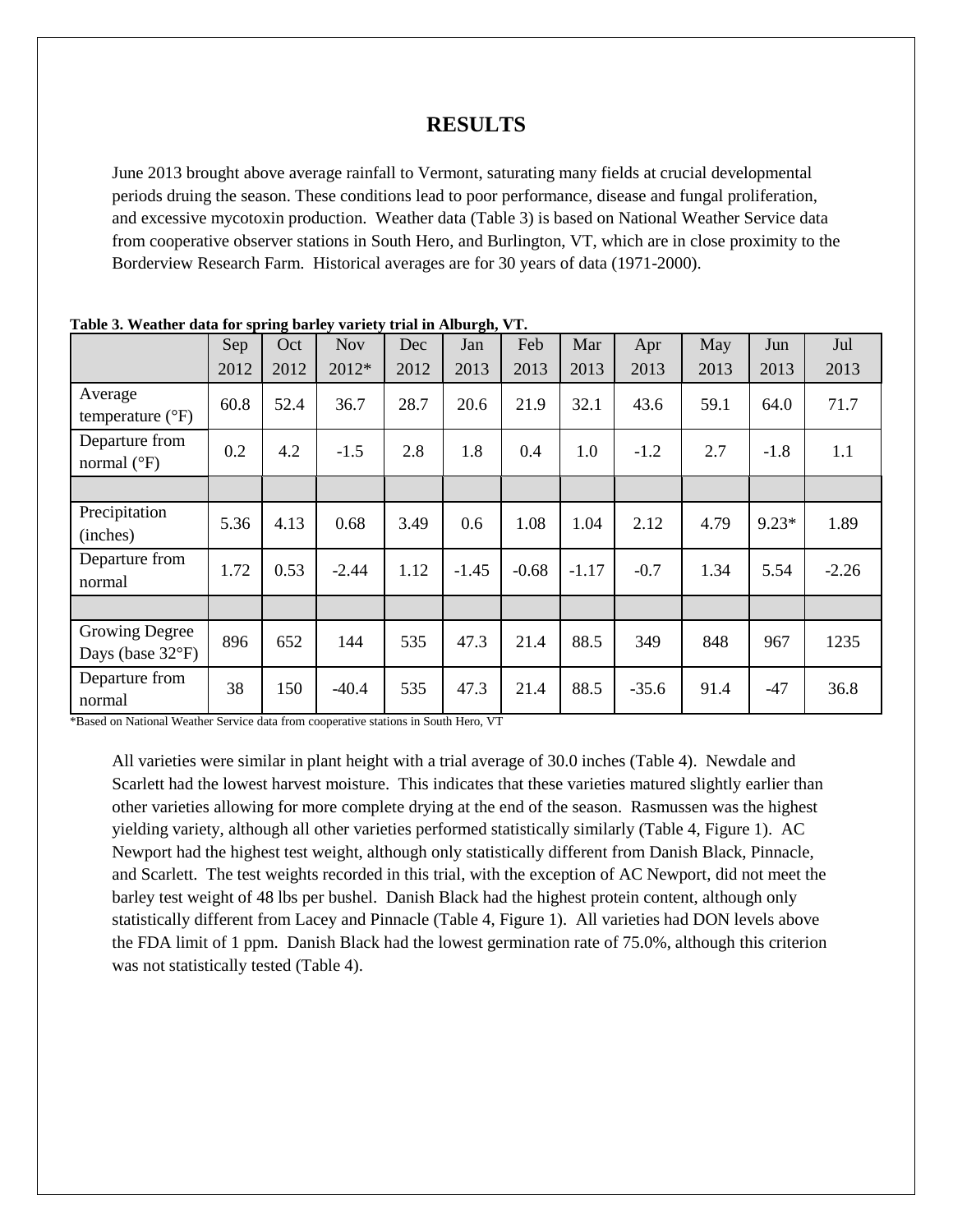| <b>Variety</b>    | <b>Population</b>       | Height    | <b>Harvest</b><br>moisture | Yield @<br>13.5%<br>moisture | <b>Test</b><br>weight | <b>Crude</b><br>protein<br>@ 12%<br>moisture | <b>DON</b> | <b>Germination</b> |
|-------------------|-------------------------|-----------|----------------------------|------------------------------|-----------------------|----------------------------------------------|------------|--------------------|
|                   | plants ac <sup>-1</sup> | in        | $\frac{0}{0}$              | $\text{lbs}$ ac $^{-1}$      | $\ln 1$               | $\frac{0}{0}$                                | ppm        | $\frac{6}{9}$      |
| <b>AC</b> Newport | 726,948                 | 31.8      | 11.8abc                    | 2509                         | 48.3a                 | 10.0ab                                       | 3.73abc    | 94.0               |
| Conlon            | 866,362                 | 30.7      | 11.6abc                    | 1785                         | 47.6a                 | 9.5ab                                        | 2.44a      | 95.0               |
| Danish Black      | 856,404                 | 31.5      | 10.6abc                    | 322                          | 36.5c                 | 11.6a                                        | 8.93def    | 75.0               |
| Famosa            | 965,944                 | 25.9      | 10.2abc                    | 1901                         | 44.8ab                | 9.80ab                                       | 4.05abc    | 97.5               |
| Klinck            | 1,015,735               | 31.9      | 13.3a                      | 2076                         | 43.0ab                | 10.3ab                                       | 6.70bcde   | 88.0               |
| Lacey             | 1,015,735               | 28.1      | 11.5abc                    | 2260                         | 43.8ab                | 9.02 <sub>b</sub>                            | 7.63cdef   | 94.0               |
| Newdale           | 955,986                 | 27.1      | 9.30c                      | 2178                         | 44.5ab                | 9.27ab                                       | 2.80ab     | 97.0               |
| Pinnacle          | 736,906                 | 28.1      | 12.0abc                    | 2039                         | 40.0 <sub>bc</sub>    | 9.05 <sub>b</sub>                            | 5.18abcd   | 92.5               |
| Polaris           | 816,571                 | 29.9      | 11.7abc                    | 2685                         | 43.0ab                | 10.4ab                                       | 11.08f     | 85.0               |
| Rasmussen         | 995,819                 | 30.8      | 11.3abc                    | 2847                         | 43.6ab                | 9.69ab                                       | 10.80ef    | 94.0               |
| Robust            | 826,530                 | 33.5      | 12.9ab                     | 2342                         | 43.8ab                | 11.1ab                                       | 8.78 def   | 94.5               |
| Scarlett          | 707,031                 | 30.2      | 9.30 <sub>bc</sub>         | 1692                         | 41.0 <sub>bc</sub>    | 11.2ab                                       | 2.27a      | 98.0               |
| Probability Level | <b>NS</b>               | <b>NS</b> | $\ast$                     | <b>NS</b>                    | $**$                  | *                                            | $**$       | <b>NA</b>          |
| <b>Trial Mean</b> | 873,831                 | 30.0      | 11.5                       | 2141                         | 43.4                  | 10.05                                        | 6.28       | 92.0               |

# **Table 4. Spring barley agronomic characteristics, yield, and quality data in Alburgh, VT.**

Within a column, means followed by the same letter are not significantly different  $(P < 0.1)$ .

\*, \*\*, coefficients significant at the 0.1 and 0.0001 probability levels, respectively.

NS - no significant coefficients ( $P < 0.1$ ).

NA - was not statistically tested.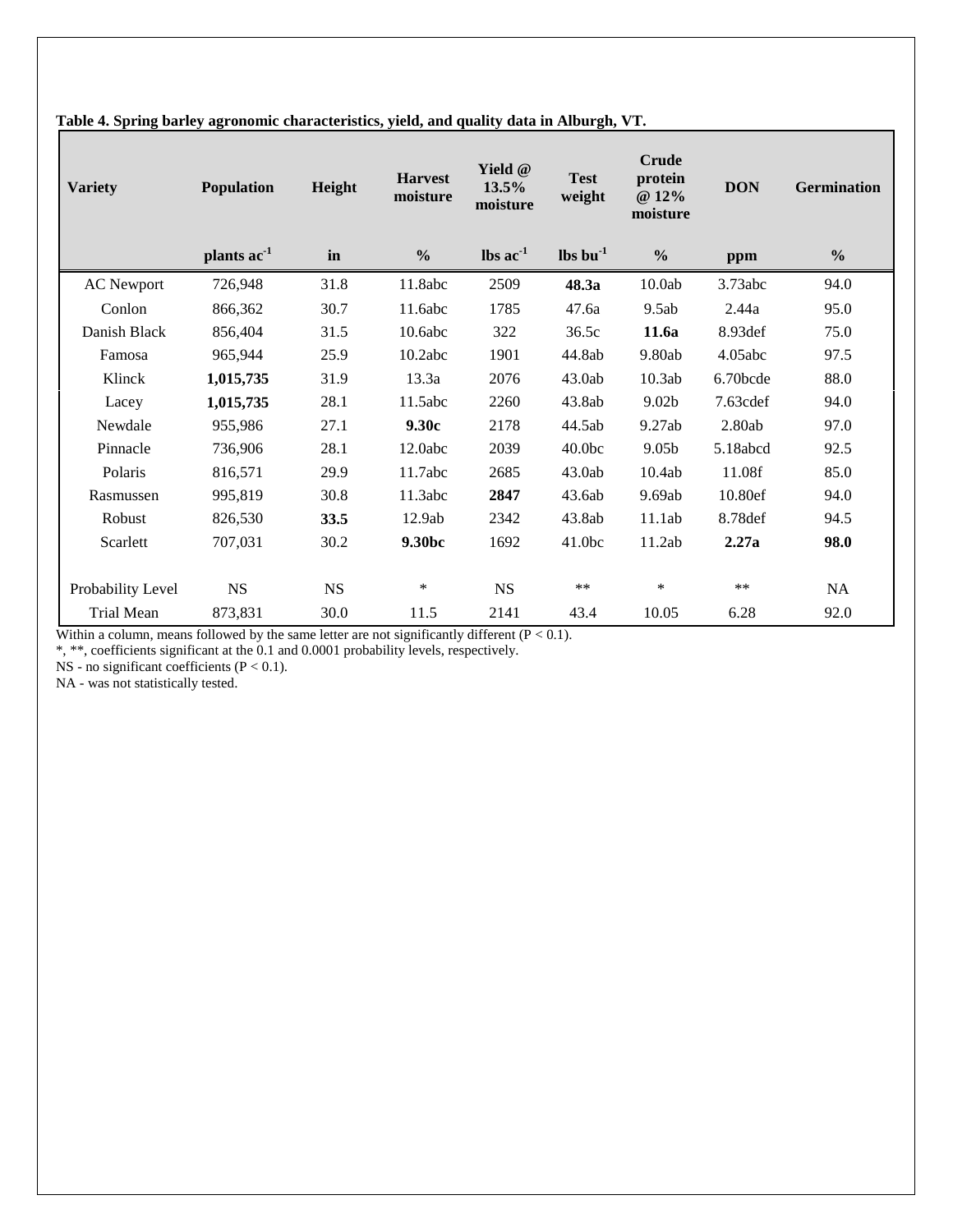

**Figure 1. Yield and crude protein for spring barley varieties trialed in Alburgh, VT.**

### **DISCUSSION**

Test weight, a measure of grain plumpness, is also an indicator used to determine malt quality. Poor weather conditions during June may have caused lower test weights as all varieties except for AC Newport had below the ideal malting test weight of 48 lbs per bushel. Danish black showed the highest protein content of 11.6%, however, it only differed statistically from Lacey and Pinnacle which had moistures of 9.02% and 9.05% respectively. For malting purposes, high quality barley typically has low to moderate protein levels ranging from  $9.0 - 11.0\%$ . In general, six-row barley varieties usually have higher protein content ranging from 9.0-12.0%, compared to two-row barley varieties, which range from 9.0-11.0%. All varieties in this trial met the malting standard for protein content, although Lacey, Newdale, and Pinnacle were all below 9.5% which is on the low end of the ideal range for malting barley. Lower crude protein is desirable from a malting/brewing perspective as high protein levels can make beer hazy. Higher protein levels are also often associated with lower starch content. Starch is the principal contributor to brewhouse extract, and higher levels of starch result in more beer produced from a given amount of malt, although some small-scale breweries are minimally concerned with brewhouse extract efficiency. High germination levels, preferably over 95% (three-day test), are essential for a good malting barley. Germination levels in the spring barley were lower than preferred by the industry; only the varieties Formosa, Newdale, and Scarlett were above 95%. Germination was not statistically tested as measurments were not taken for all plots but only one plot for each variety. Falling number is not a